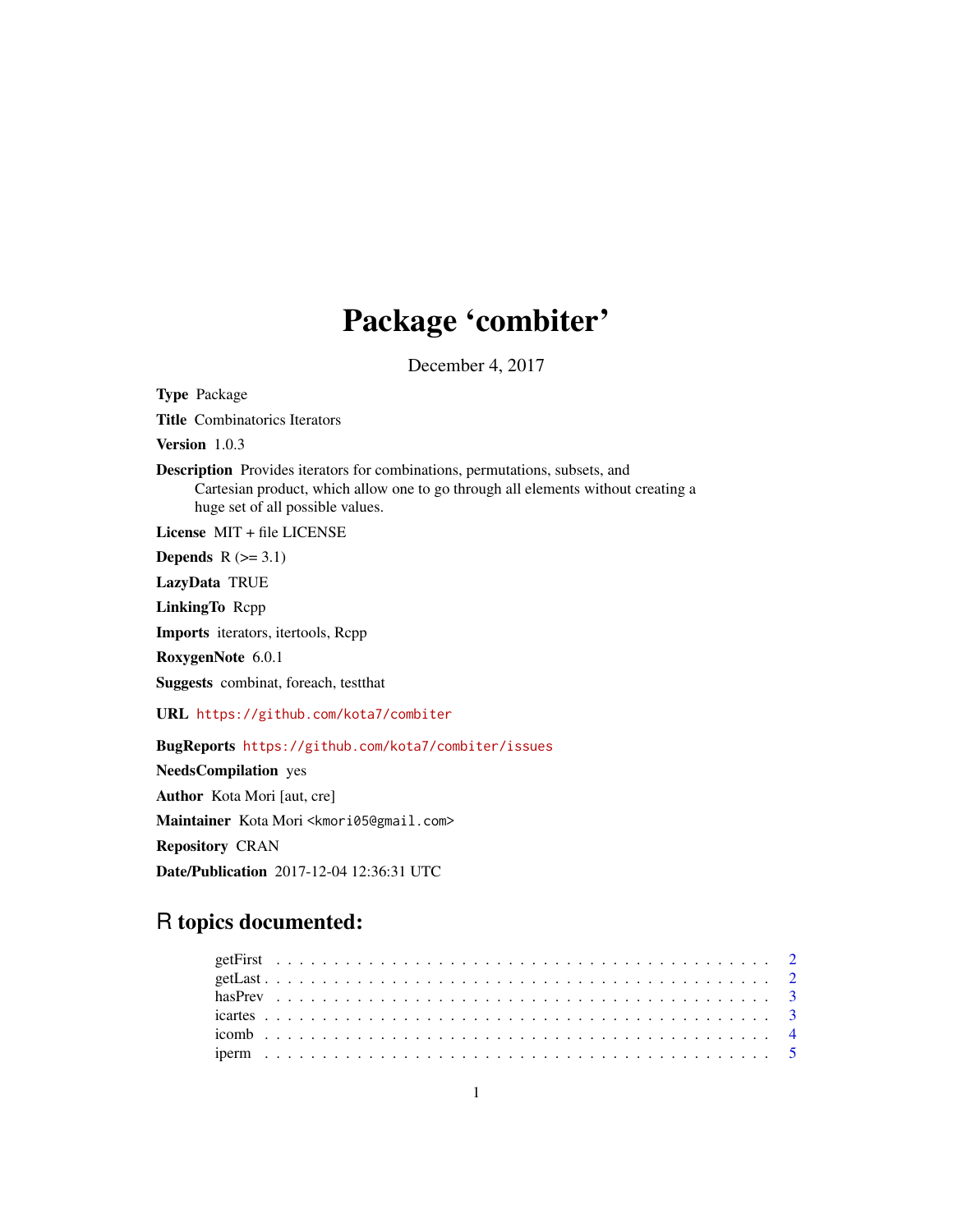#### <span id="page-1-0"></span>2 getLast

| Index |  |  |  |  |  |  |  |  |  |  |  |  |  |  |  |  |  |  |  |  |
|-------|--|--|--|--|--|--|--|--|--|--|--|--|--|--|--|--|--|--|--|--|
|       |  |  |  |  |  |  |  |  |  |  |  |  |  |  |  |  |  |  |  |  |
|       |  |  |  |  |  |  |  |  |  |  |  |  |  |  |  |  |  |  |  |  |

getFirst *First Value of Iterator*

#### Description

getFirst is a generic function that returns the first value of iterators

#### Usage

getFirst(obj, ...)

### Arguments

| obi      | an R object          |
|----------|----------------------|
| $\cdots$ | additional arguments |

#### Value

iterator value, format dependes on the objects

| getLast | Last Value of Iterator |
|---------|------------------------|
|         |                        |

### Description

getFirst is a generic function that returns the last value of iterators

#### Usage

getLast(obj, ...)

#### Arguments

| obi                  | an R object          |
|----------------------|----------------------|
| $\ddot{\phantom{0}}$ | additional arguments |

#### Value

iterator value, format dependes on the objects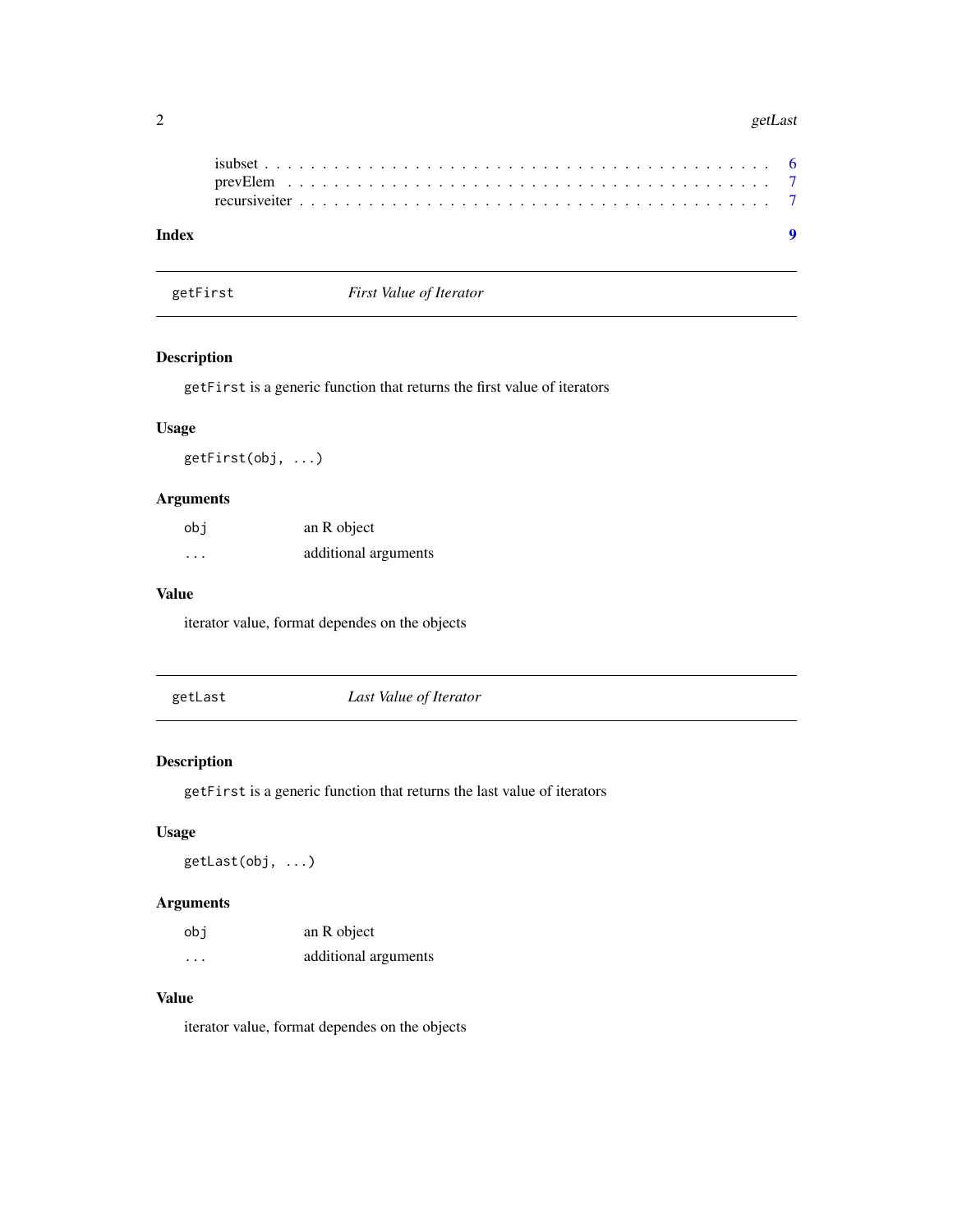<span id="page-2-0"></span>

#### Description

hasPrev is a generic function that indicates if the iterator has another element backward.

#### Usage

hasPrev(obj, ...)

#### Arguments

| obi                  | an R object          |
|----------------------|----------------------|
| $\ddot{\phantom{0}}$ | additional arguments |

#### Value

Logical value indicating whether the iterator has a previous element.

| Cartesian Product Iterator<br>icartes |
|---------------------------------------|
|---------------------------------------|

#### Description

Create an iterator going through Cartesian product of several items.

#### Usage

icartes(nvec)

icartesv(...)

#### Arguments

| nvec     | integer vector of number of items   |
|----------|-------------------------------------|
| $\cdots$ | set of iterables (subsettable by [) |

#### Details

- icartes iterates through all combinations of integers
- icartesv iterates through all combinations of general values

#### Value

iterator object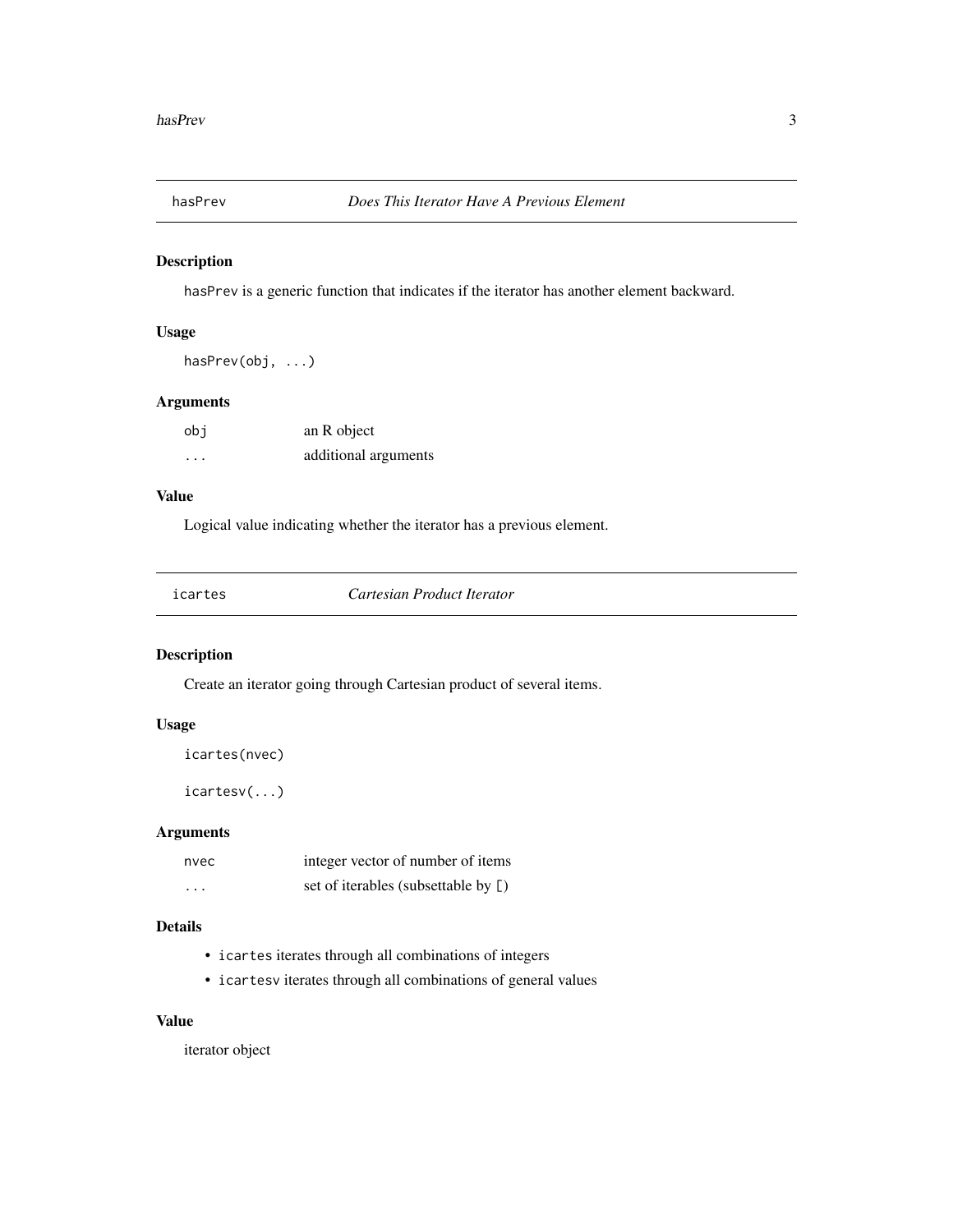4 icomb extensive contract to the contract of the contract of the contract of the contract of the contract of the contract of the contract of the contract of the contract of the contract of the contract of the contract of

#### Examples

```
x \leftarrow icartes(c(3, 2, 4))
ct < -0while (hasNext(x))
{
  ct < - ct + 1i \leq nextElem(x)cat(sprintf("%3d : %s\n", ct, paste0(i, collapse = " ")))
}
x <- icartesv(Month=c("Jan", "Feb", "Mar"),
               Loc=c("NY", "LA"),
               By=c("car", "plane", "bus"))
as.list(x)
```
#### icomb *Combination Iterator*

#### Description

Create an iterator for all combinations k integers out of 1 through n.

#### Usage

```
icomb(n, k)
```
icombv(values, k)

#### Arguments

| n      | positive integer                   |
|--------|------------------------------------|
| k      | positive integer no greater than n |
| values | iterable (subsettable by [)        |

#### Details

- icomb iterates through integer vectors
- icombv iterates through general values

#### Value

iterator object

<span id="page-3-0"></span>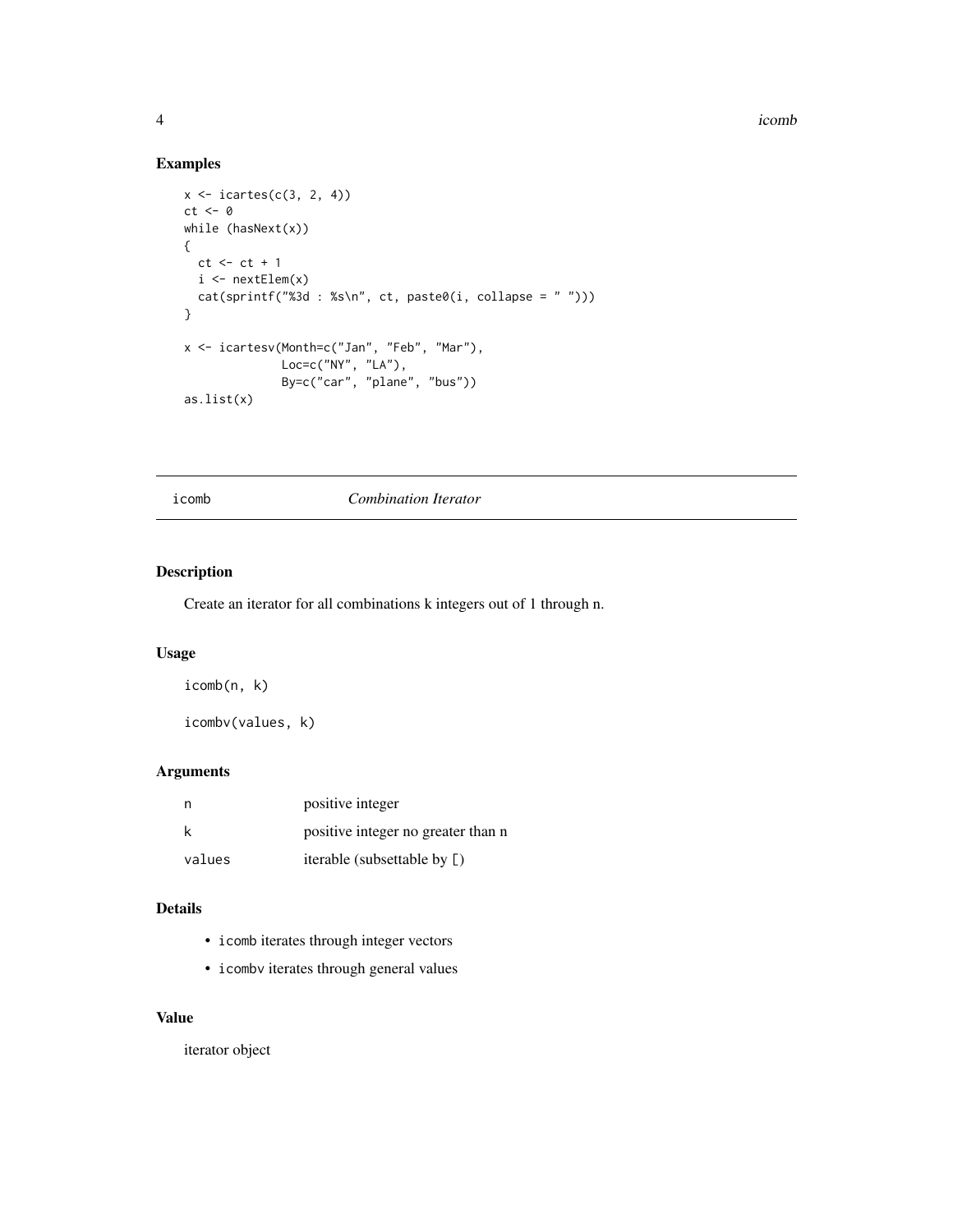#### <span id="page-4-0"></span>iperm 55 to 55 million of the state of the state of the state of the state of the state of the state of the state of the state of the state of the state of the state of the state of the state of the state of the state of t

#### Examples

```
x \leftarrow i \text{comb}(5, 3)ct <- 0
while (hasNext(x))
{
  ct < - ct + 1i \leftarrow nextElement(x)cat(sprintf("%3d : %s\n", ct, paste0(i, collapse = " ")))
}
as.list(icombv(c("A", "G", "C"), 2))
```
#### iperm *Permutation Iterator*

### Description

Create an iterator for all permutations of size k of integers 1 to n.

#### Usage

 $iperm(n, k = n)$ 

ipermv(values, k = length(values))

#### Arguments

| - n    | positive integer            |
|--------|-----------------------------|
| k      | positive integer            |
| values | iterable (subsettable by [) |

#### Details

- iperm iterates through integer vectors
- ipermv iterates through general values

#### Value

iterator object

#### Examples

```
x \leftarrow iperm(3)ct <- 0
while (hasNext(x))
{
  ct < - ct + 1i \leftarrow nextElement(x)
```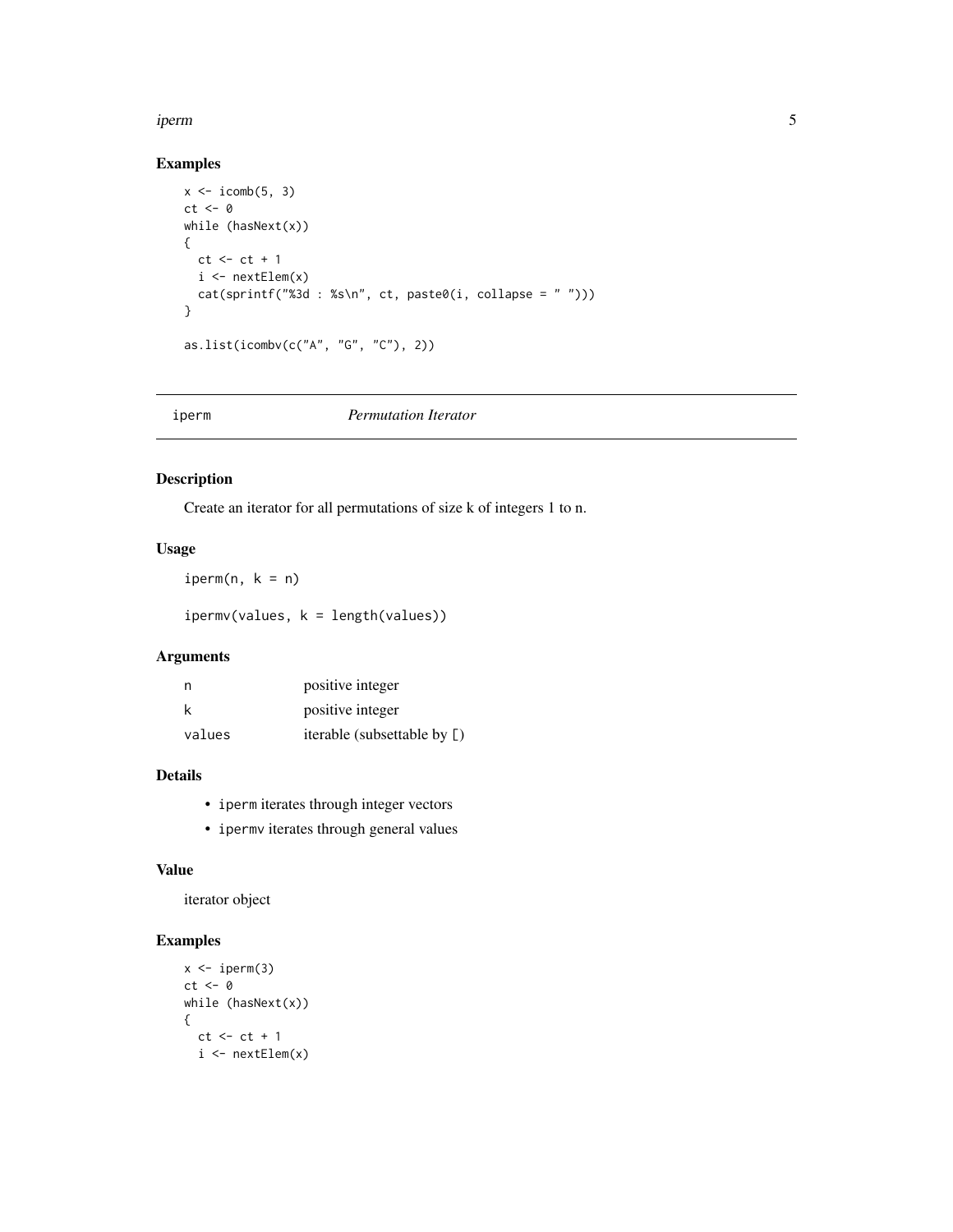```
cat(sprintf("%3d : %s\n', ct, paste0(i, collapse = ""))}
as.list(ipermv(c("R", "G", "B")))
```
isubset *Subset Iterator*

### Description

Create an iterator for all subsets of integers 1 through n.

#### Usage

isubset(n)

isubsetv(values)

#### Arguments

| n      | positive integer            |
|--------|-----------------------------|
| values | iterable (subsettable by [) |

#### Details

- isubset iterates through integer vectors
- isubsetv iterates through general values

#### Value

iterator object

#### Examples

```
x \leftarrow isubset(3)ct <- 0
while (hasNext(x))
{
 ct < - ct + 1i \leq nextElem(x)cat(sprintf("%3d : %s\n", ct, paste0(i, collapse = " ")))
}
as.list(isubsetv(letters[1:4]))
```
<span id="page-5-0"></span>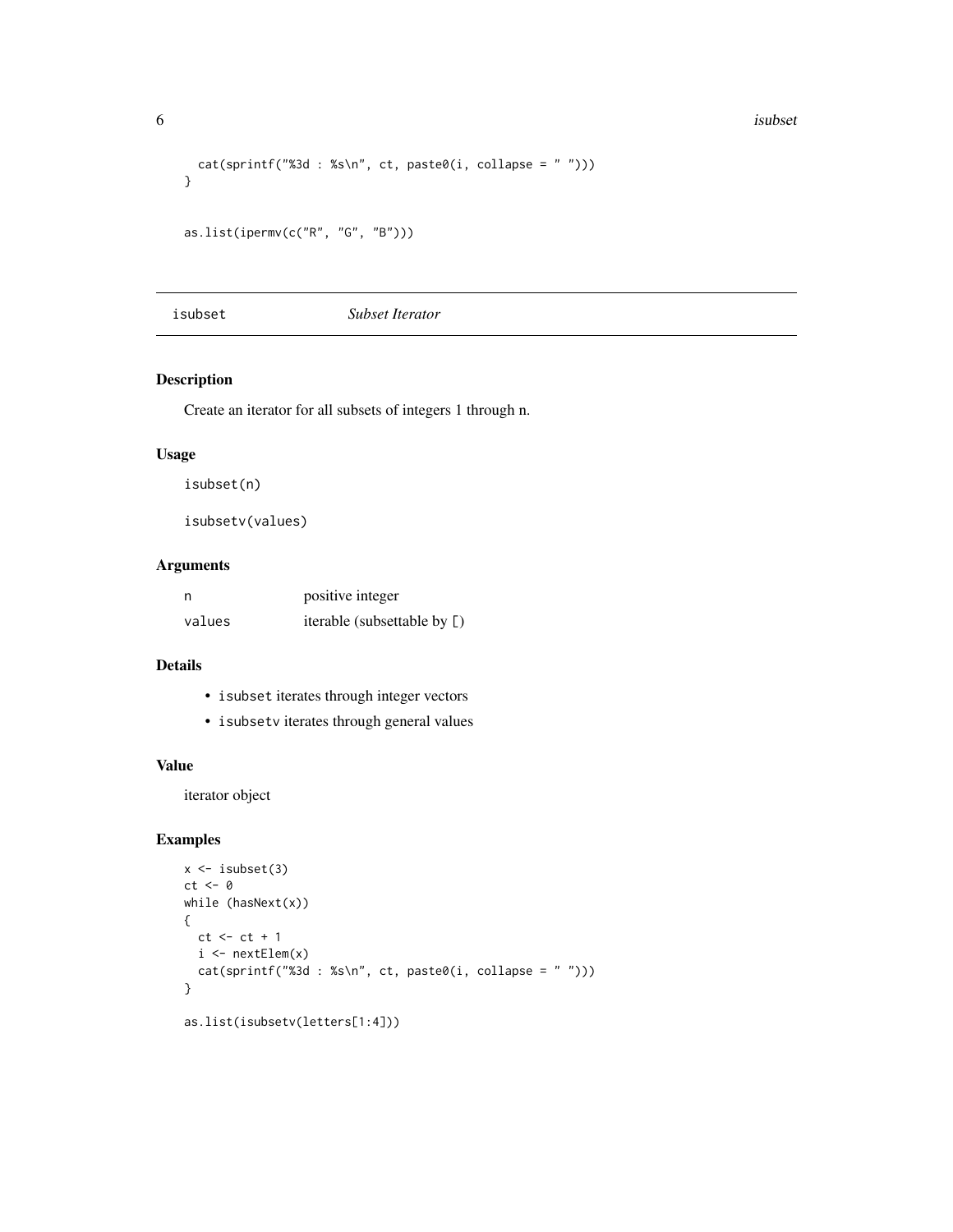<span id="page-6-0"></span>

#### Description

prevElem is a generic funcion to move an iterator object one step backward.

#### Usage

prevElem(obj, ...)

#### Arguments

| obi      | an R object          |
|----------|----------------------|
| $\cdots$ | additional arguments |

#### Value

iterator value

recursiveiter *Factory of Iterators defined by Recursive Transition Functions*

#### Description

This is a constructor for custom iterator objects. It requires four functions, "next", "prev", "first", and "last", and additional parameters.

The state of the constructor is characterized by the variable i. The "next" and "prev" function must take i and the parameters and return the next and previous state variables respectively. The behavior where there is no more state left is arbitrary.

The "first" and "last" functions must take the additional parameters and return the initial and last state variables respectively.

The created object is an iterator of class recursiveiter, which inherits abstractiter and iter. It can be used with [foreach](#page-0-0) and accepts [as.list](#page-0-0) conversion.

#### Usage

```
recursiveiter(nextFunc, prevFunc, firstFunc, lastFunc, ...)
```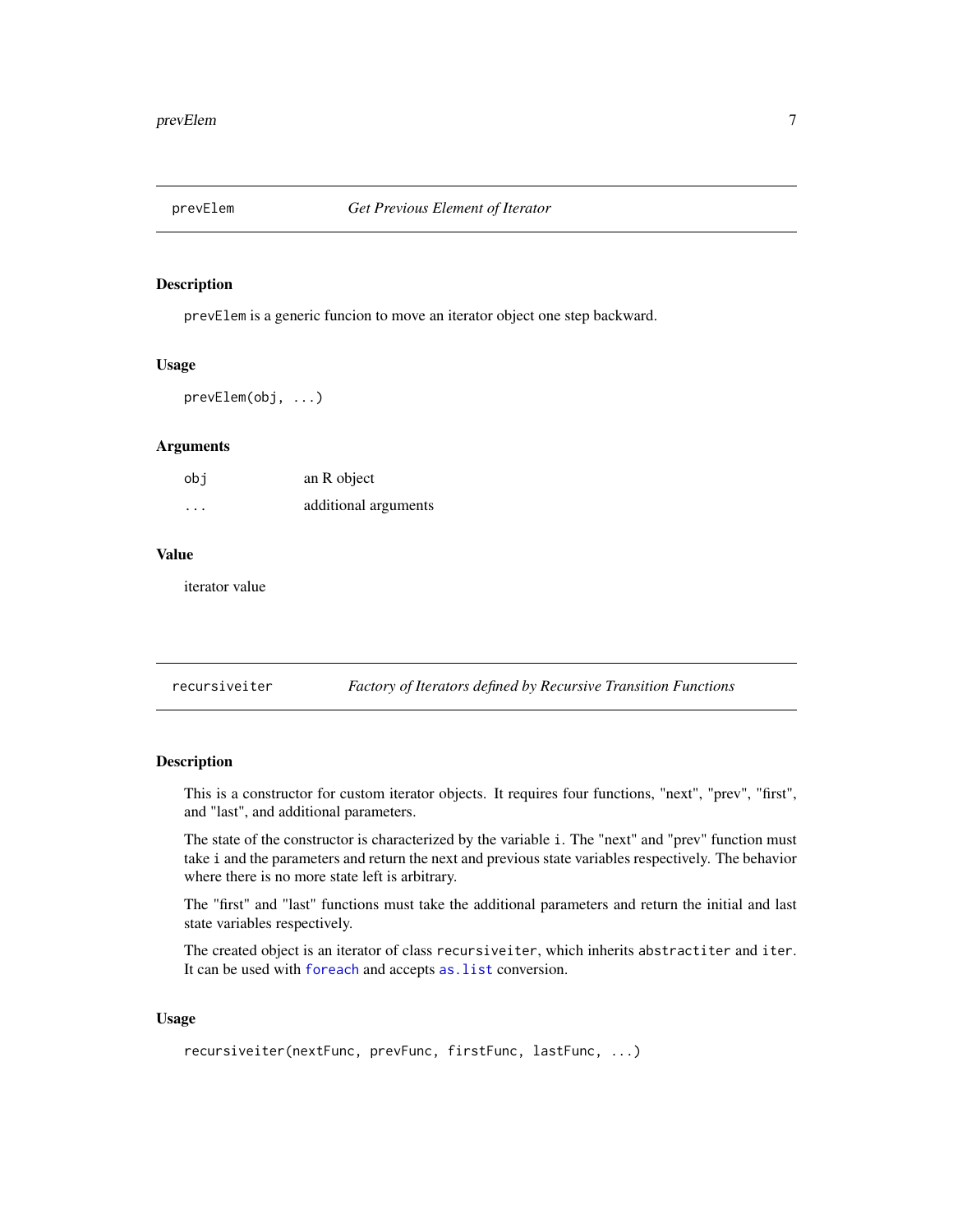#### Arguments

| nextFunc, prevFunc  |                                                                                                      |
|---------------------|------------------------------------------------------------------------------------------------------|
|                     | Functions that take the iterator state and the parameters  and returns the next<br>or previous state |
| firstFunc, lastFunc |                                                                                                      |
|                     | Functions that take the parameters  and returns the first or last state of the<br>iteration          |
| .                   | additional parameters of the iterator                                                                |
|                     |                                                                                                      |

#### Value

iterator object

#### Examples

```
fibiter <- recursiveiter(
 nextFunc = function(i) if (length(i)==1 && i==0) 1 else
                        if (length(i)==1 && i==1) c(1,1) else
                        c(sum(i), i[1]),
  prevFunc = NULL, firstFunc = function() 0, lastFunc = function() Inf)
for (k in 1:20) cat(nextElem(fibiter)[1], "")
```